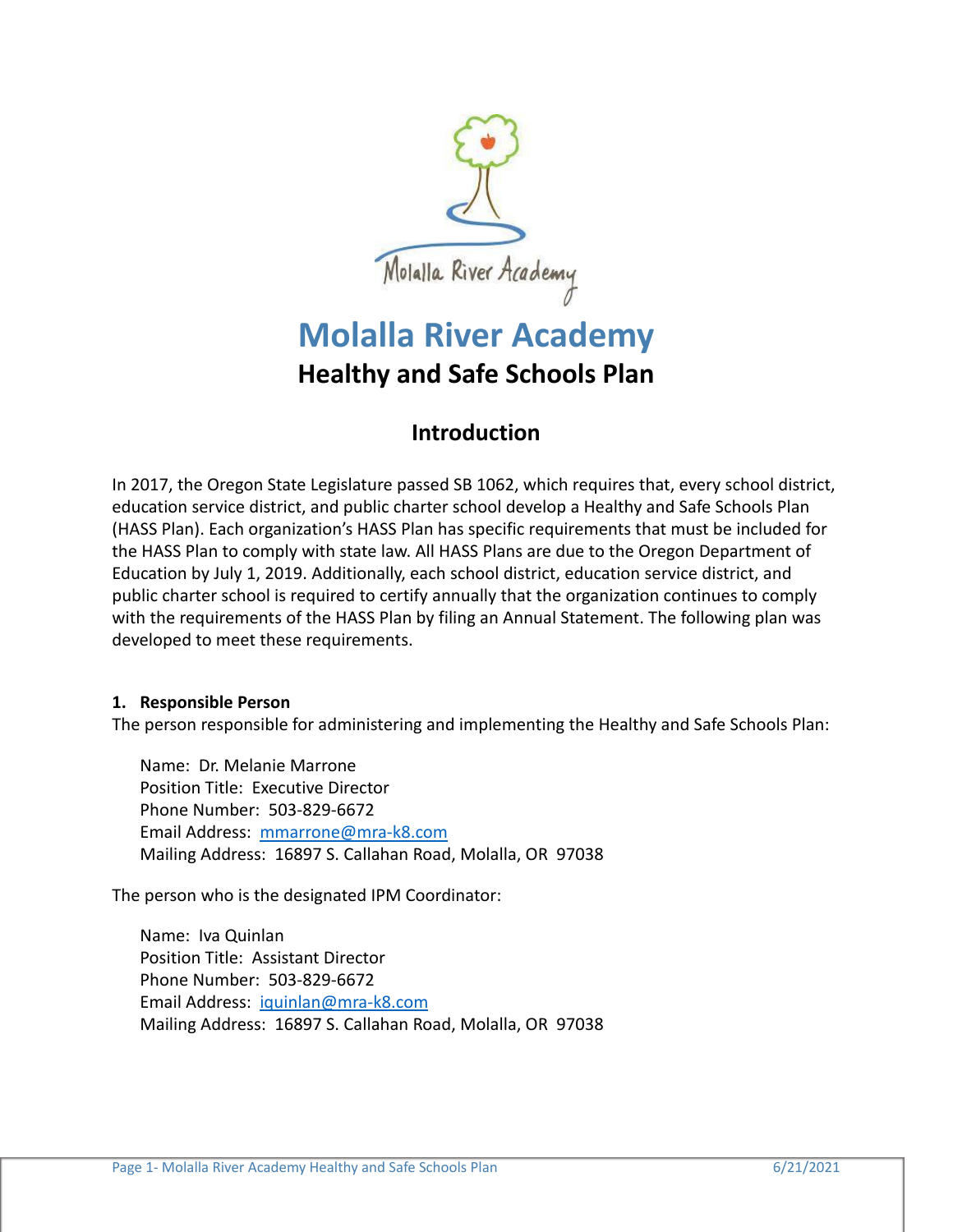The person responsible for AHERA information:

Name: Iva Quinlan Position Title: Assistant Director Phone Number: 503-829-6672 Email Address: [iquinlan@mra-k8.com](mailto:iquinlan@mra-k8.com) Mailing Address: 16897 S. Callahan Road, Molalla, OR 97038

## **2. List Facilities**

All facilities owned or leased by Molalla River Academy where students or staff are present on a regular basis are covered by this HASS Plan. The list of those buildings and facilities is below:

| <b>Facility Name</b>  | <b>Facility Address</b>                   |
|-----------------------|-------------------------------------------|
| Molalla River Academy | 16897 S. Callahan Road, Molalla, OR 97038 |

## **3. Elevated Levels of Lead in Water Used for Drinking or Food Preparation**

All school districts, education service districts, and public charter schools are required to test for and eliminate exposure to elevated levels of lead in water used for Drinking and Food Preparation through either remediation or eliminating access, according to OAR 333-061-0400 and OAR 581-022-2223. In conformance with those administrative rules, Molalla River Academy certifies the following:

- 1. All testing was done according to the testing requirements in OAR 333-061-0400;
- 2. All samples were analyzed by a lab accredited by Oregon Health Authority to test for those materials;
- 3. All water fixtures required to be tested under OAR 333-061-0400 were tested for elevated levels of lead in accordance with the testing schedule developed by the Oregon Health Authority; and
- 4. The testing schedule for each building covered by this plan is set forth below:

| <b>Facility Name</b>  | <b>Year of Last Test</b> | Next Scheduled Test<br>(Beginning of 6 year<br>schedule) | Schedule or<br><b>Exemption Reason</b> |
|-----------------------|--------------------------|----------------------------------------------------------|----------------------------------------|
| Molalla River Academy | 2019                     | 2024 fiscal year                                         | 6 year schedule                        |

In addition to the above testing for lead in water, Molalla River Academy does regular testing of the well water system. Lead in Water Test results may be found here: [Lead in Water Test Results](https://2ca4a30e-3c61-4670-b152-3b40a3dccd0c.filesusr.com/ugd/9c998d_70c245cf42914d36ad2db8af398595c4.docx?dn=Molalla%20River%20Academy%20Lead%20in%20Water%20Test)

#### **4. Lead Paint**

In order to comply with the United States Environmental Protection Agency's Renovation, Repair and Painting Program Rule, Molalla River Academy will either contract only with certified lead based paint renovation contractors licensed by the Oregon Construction Contractors Board, or use District staff that are certified by the Oregon Health Authority to perform the work.

#### **5. Asbestos**